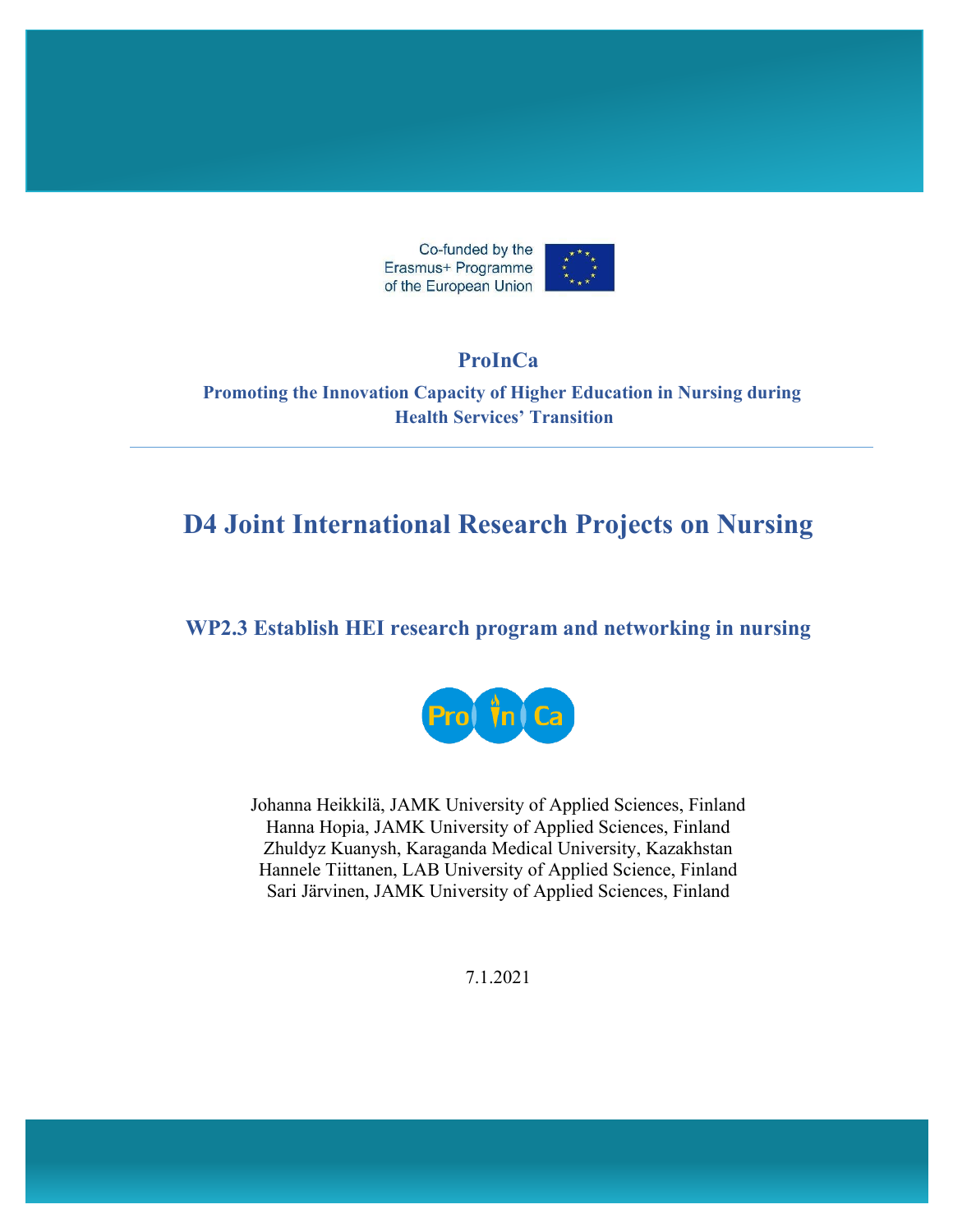## Table of Contents

| $\mathbf{1}$                                                                            |
|-----------------------------------------------------------------------------------------|
| 2 Creation of common understanding between medical universities about nursing           |
|                                                                                         |
| Supporting networking and discussion between the stakeholders on nursing research?<br>3 |
| 4                                                                                       |
| Rural palliative health care professionals' knowledge and attitudes and the<br>4.1      |
|                                                                                         |
|                                                                                         |
| 4.3 Diabetes mellitus type 2 self-management patient education in Kazakhstan and        |
|                                                                                         |
| 4.4 Practices to prevent nurses' sharp object injuries in Kazakhstan and Finland 16     |
| 4.5 Nurses involvement in anticoagulant therapy at different stages of the nursing      |
|                                                                                         |
|                                                                                         |
|                                                                                         |

#### **Disclaimer:**

This project has been funded with support from the European Commission. This publication reflects the views only of the author, and the Commission cannot be held responsible for any use which may be made of the information contained therein.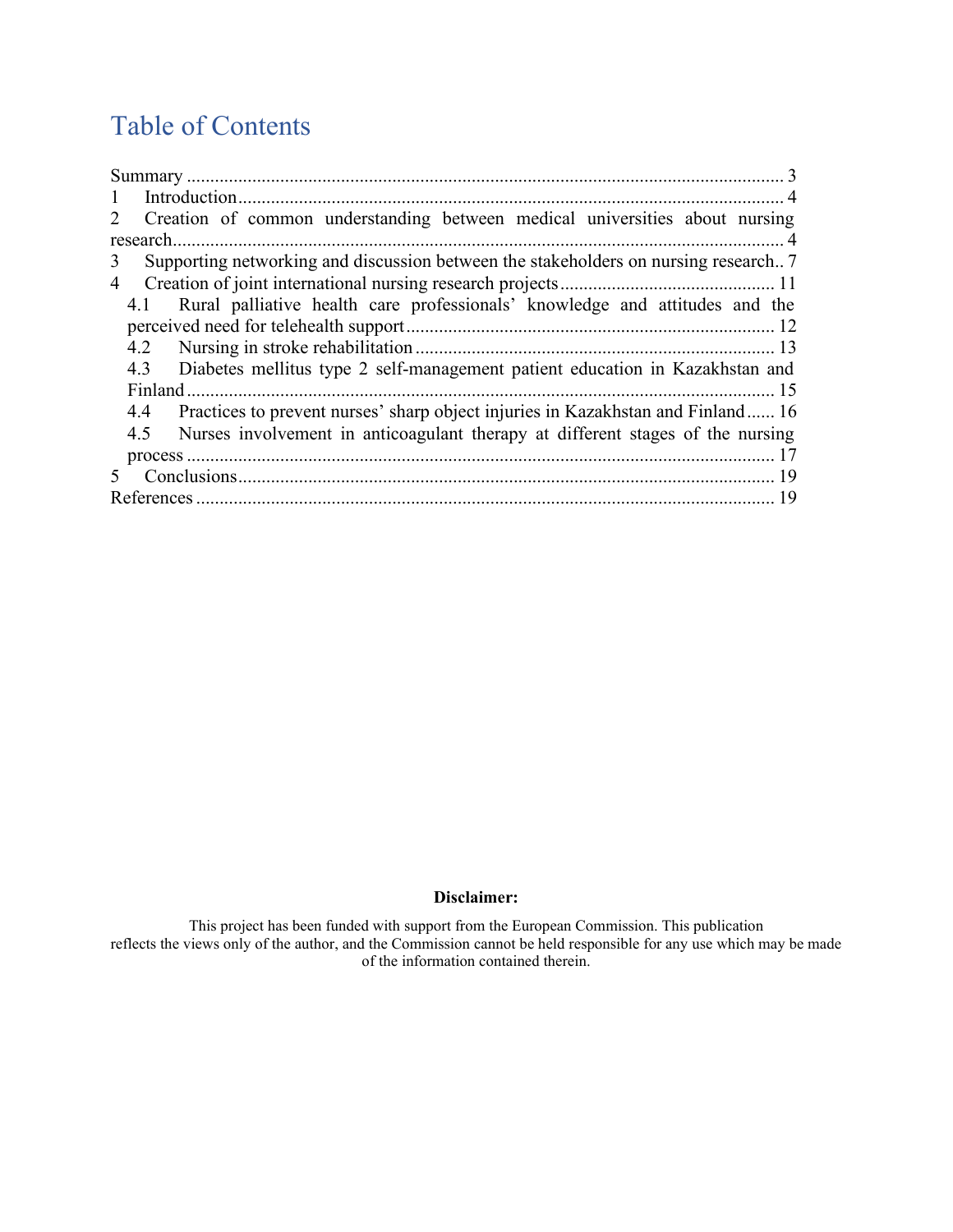#### <span id="page-2-0"></span>**Summary**

Work Package 2.3 of the ProInCa project aims to strengthen Medical Universities' role in building evidence-based nursing research activities in health services. This report focuses on implementing identified focus areas for a nursing research program in medical universities and launching joint research projects in collaboration with international experts. The work was carried out in cooperation with two European universities (JAMK University of Applied Sciences and LAB University of Applied Sciences from Finland) and five (5) Kazakhstani project partners. The activities included joint discussions with dean and department heads of nursing programmes in autumn 2019, a course of five webinars that took place in the spring of 2020, and participatory activities in autumn 2020 with the aim of creating joint interdisciplinary research activities on nursing at each of the medical universities in Kazakhstan with medical institutions and an EU partner.

In the autumn of 2020, online meetings were organized with deans, heads of departments of nursing schools / faculties of Medical Universities of Kazakhstan to plan autumn events. Based on the suggestions of representatives of MU nursing schools and feedback from the spring webinars, an online-seminar and a mini-conference were organized. The aim of the autumn 2020 activities was to ensure discussion and promotion of nursing research in medical universities in collaboration with healthcare practice. As a result, some examples of nursing research covering the most relevant and important topics of nursing research to date were obtained. The participants of both the autumn 2019 and year 2020 events were teachers of medical universities / higher medical colleges, bachelor students, Master and PhD students, nurses, representatives of practical healthcare.

In collaboration with tutors from European universities, Kazakhstani universities have developed five joint international research projects, three of which have been completed and two in the process. The following topics were chosen for the development: 1) palliative nursing, 2) nursing in stroke rehabilitation, 3) diabetes care, 4) nurses' role in anticoagulant therapy 5) prevention of sharp injuries.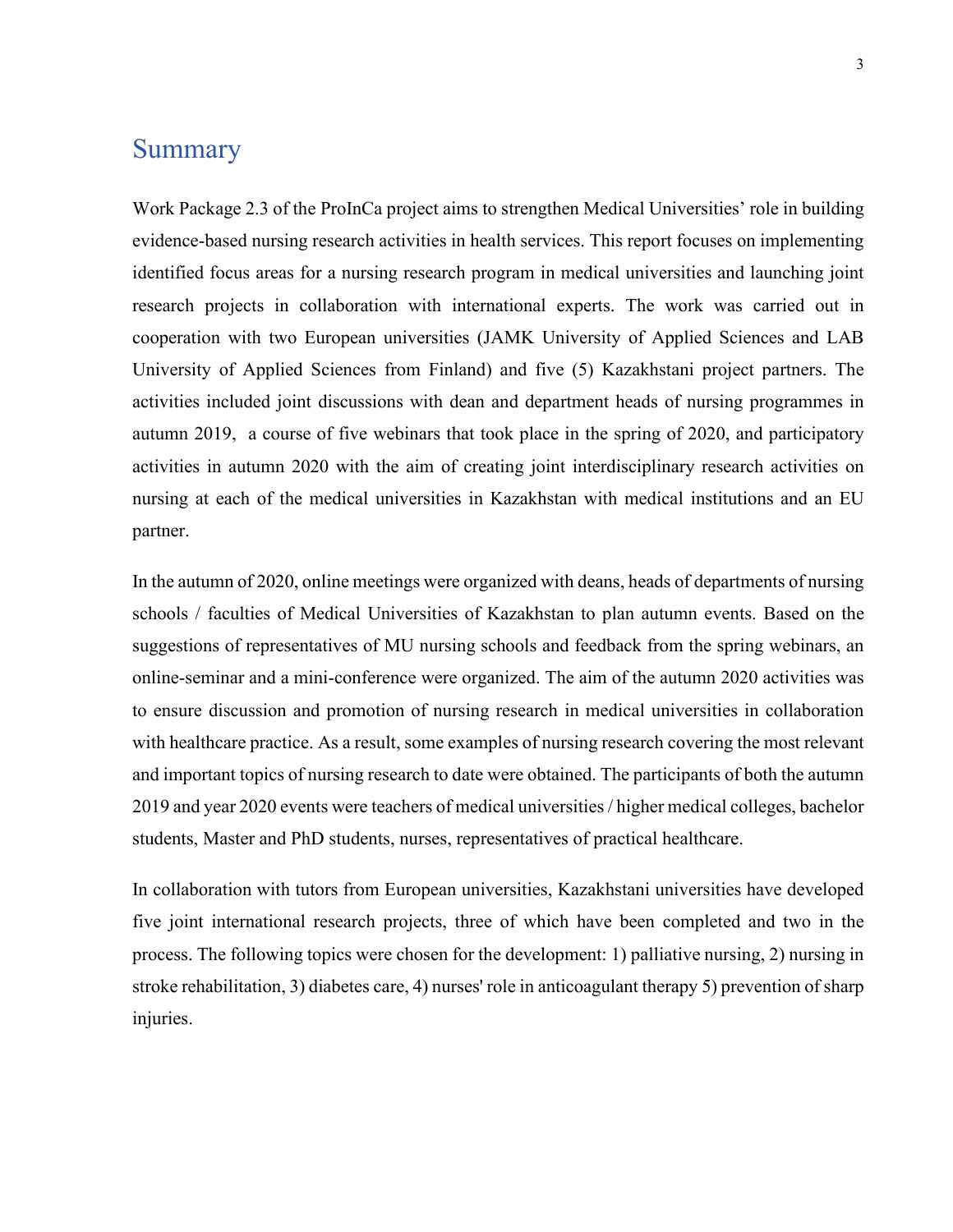## <span id="page-3-0"></span>1 Introduction

The aim of the WP2.3 is to strengthen Medical Universities' role in building evidence-based nursing research activities in health services. This is important in order to promote the quality and safety of health care system. Activities of the WP2.3 contain supporting the development of research agenda on nursing in Medical Universities by learning from the international practices on nursing research development (2.3.2) and building the joint capacity of Medical Universities and health facilities in nursing research (2.3.3.). This report will concentrate on describing the activities and results of the implementation of the nursing research agenda through creation of international joint nursing research projects. The expected impact of this activity is four joint research projects in nursing.

In order to support this there was organized online meeting, seminars, lectures and webinars which gave possibility to share and exchange experiences and best practices in nursing research methodology and nursing research topics of Kazakhstan with staff and students of nursing faculties. Firstly, creation of common understanding between medical universities about the nursing research was supported. Secondly, networking and discussion between the stakeholders on nursing research was facilitated. Finally, the five medical universities from the Republic of Kazakhstan and a two EU-partners, namely JAMK University of Applied Sciences and LAB University of Applied Science from Finland worked together to create joined multidisciplinary research activities in nursing on from autumn 2019 until December 2020.

## <span id="page-3-1"></span>2 Creation of common understanding between medical universities about nursing research

Report on recommendations to Medical Universities for creation of nursing research agenda (Heikkilä & Hopia 2019) was sent by email to all medical universities' deans and department heads of nursing programmes in September 2019 not only to collect final feedback on the relevance and the adequacy of the recommendation but also in order to create a common understanding between the the stakeholders about the development of nursing research. First online meeting on creation



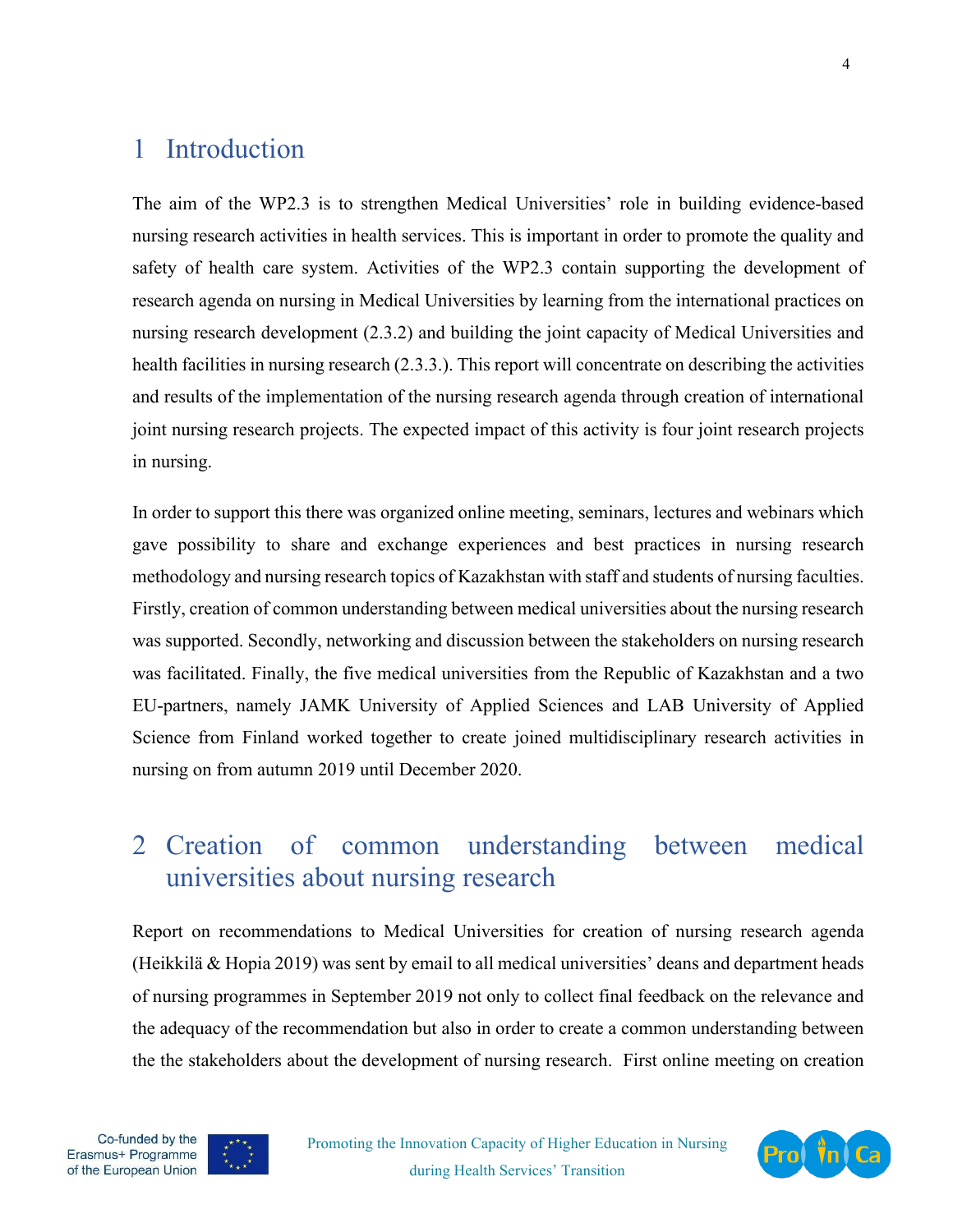of joint nursing research projects was arranged with deans and department heads in September 2019 to discuss this issue. Each of the universities were asked to prepare a presentation on the possible areas of collaboration for October Master Class. Karaganda and Semey Medical Universities were able to suggest possible future research topics of their faculty in the line of the recommendations of the priorities for Kazakhstan however, mostly the presentations held during the Master Class summarized the present research activities of the nursing students. At the online meeting in November 2019 Semey, Karaganda, and West-Kazakhstan medical universities and Nazarbayev University presented their proposals for possible areas of collaboration in research in nursing. The proposed topics were relevant and current, however they were not yet detailed enough nor did they contain international joint research approach. For the December 2019 online meeting the universities were asked to clarify the research topic and to define the research question, relevance of the study, the methods, and the researchers. The online meetings were continued in January 2020 with the deans and departments heads of nursing programmes on launching the joint nursing research projects. Only Karaganda, Semey and West-Kazakhstan MU were able to slowly proceed, therefore it was decided to increase the level of support by the European partners to the staff and students at Medical Universities.

Five online webinars on research methodology in nursing science and research were planned, organized and carried out by experts from JAMK and KMU in spring 2020 (see Table 1). The aim of the webinars was to share experiences and best practices in nursing research between Kazakh Medical Universities and Finnish experts. Every webinar was created so that it contained 1) prereading material for participants, 2) an introductory lecture provided by JAMK's expert and 3) exchanging views and opinions on the topic in question between participants from Kazakhstani Medical Universities and Finnish experts. The topics were built in such a way to reflect vital parts of the research plan/proposal in nursing science and thus help Kazakhstani Medical University staff to build their research capacity specifically in nursing research and nursing science for future. The webinars were advertised well in advance for all faculty staff and master students by KMU.

During the five webinars, participants had the opportunity to analyze the current research that is being carried out in medical universities in Kazakhstan in the framework of master's theses, as well



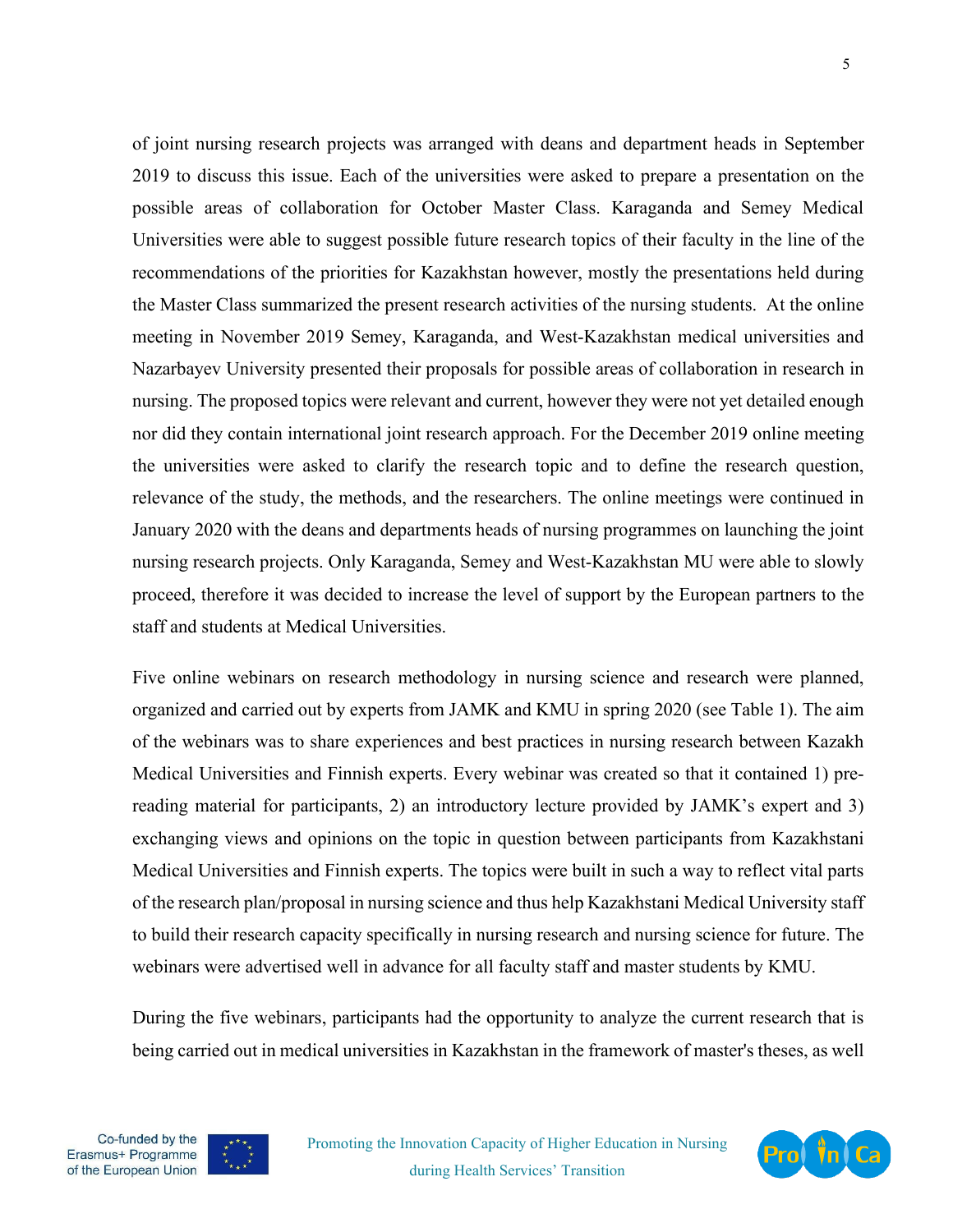as research of teachers of nursing. The skills to search for information from the CINAHL database was an added value for the participants, as it is yet not available in Kazakhstani medical universities for their staff nor students. These webinars were attended by Master students and teachers of nursing from five universities in Kazakhstan: Karaganda Medical University, Astana Medical University, Nazarbayev University School of Medicine, West Kazakhstan Medical University and Semey Medical University. Altogether 94 professionals took part, gained new knowledge and built their capability in nursing research.

| Table 1. Online webinars on nursing science research |  |  |
|------------------------------------------------------|--|--|
|------------------------------------------------------|--|--|

| <b>Date</b> | <b>Webinar topics</b>                         | <b>Responsible person</b> | Number of<br><i>participants</i> |
|-------------|-----------------------------------------------|---------------------------|----------------------------------|
| 30.1.2020   | Databases, literature acquisition, literature | Sari Järvinen/JAMK        | 40                               |
| 13.2.2020   | Research design                               | Hanna Hopia/JAMK          | 18                               |
| 18.3.2020   | Data collection                               | Sari Järvinen/JAMK        | 10                               |
| 15.4.2020   | Data analyses                                 | Sari Järvinen/JAMK        | 13                               |
| 5.4.2020    | Validity, reliability, trustworthiness        | Hanna Hopia/JAMK          | 13                               |

At the end of the webinars, feedback was received from participants, who noted the usefulness of knowledge gained on information retrieval and analysis skills, which in turn will contribute to their own research. Participants gained the skills to analyze articles on nursing research, as well as deepened their knowledge of methods and tools for conducting qualitative and quantitative research. It should be noted that participants were interested in exploring deeper topics such as descriptive quantitative data analysis and qualitative content analysis.



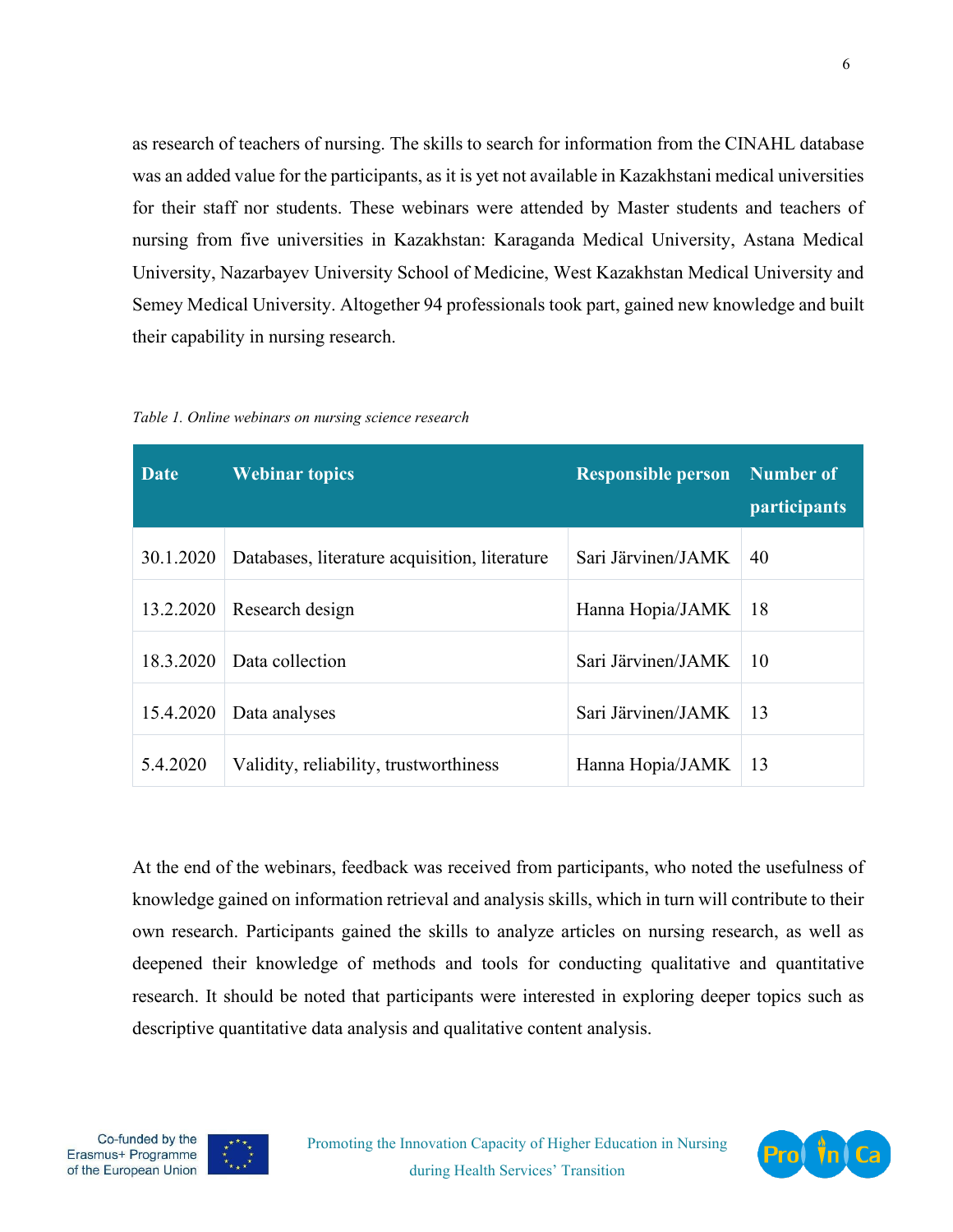During the discussions on the organization of the work of the working group in connection with the extension of the project, it was decided to hold an online meeting with deans and heads of departments to ensure the sustainability of the project after the end. Representatives from Karaganda Medical University, Astana Medical University, Semey Medical University, West Kazakhstan Medical University, Nazarbayev University School of Medicine took part in this meeting. At the meeting, the main problems and possible solutions were discussed when launching joint research projects on nursing in Kazakhstan. And suggestions were considered what to do in the autumn, based on the spring experience. Deans and heads shared their ideas and problems that arose when launching joint research. They also put forward questions and suggestions for the necessary methodological assistance from European universities. It was proposed to organize autumn events in the form of an online seminar and mini-conferences on the topics of nursing research.

## <span id="page-6-0"></span>3 Supporting networking and discussion between the stakeholders on nursing research

As part of supporting joint international research of medical universities in the autumn of 2020, an online seminar and a mini-conference on nursing were organized. The autumn events were based on feedback received from participants of spring webinars, as well as on the recommendations of participants in an online meeting of deans of schools of nursing education in medical universities in Kazakhstan.

On October 21, 2020, an online seminar "Nursing Research topics in Kazakhstan: Welcome to discuss!" was held, where master, doctoral students and nursing teachers took part. At the opening, the participants were greeted by the Doctor of medical sciences, Professor, Vice-Rector for Strategic Development and Science of Karaganda Medical University, Anar Akylbekovna Turmukhambetova and Vilen Molotov-Luchanskiy Doctor of medical sciences, professor, Advisor to the rector. The aim of the event was to ensure discussion and to promote research on nursing in medical universities in collaboration with practical healthcare. In total, 104 participants took part in the seminar. The participants of this seminar were teachers of medical universities, higher





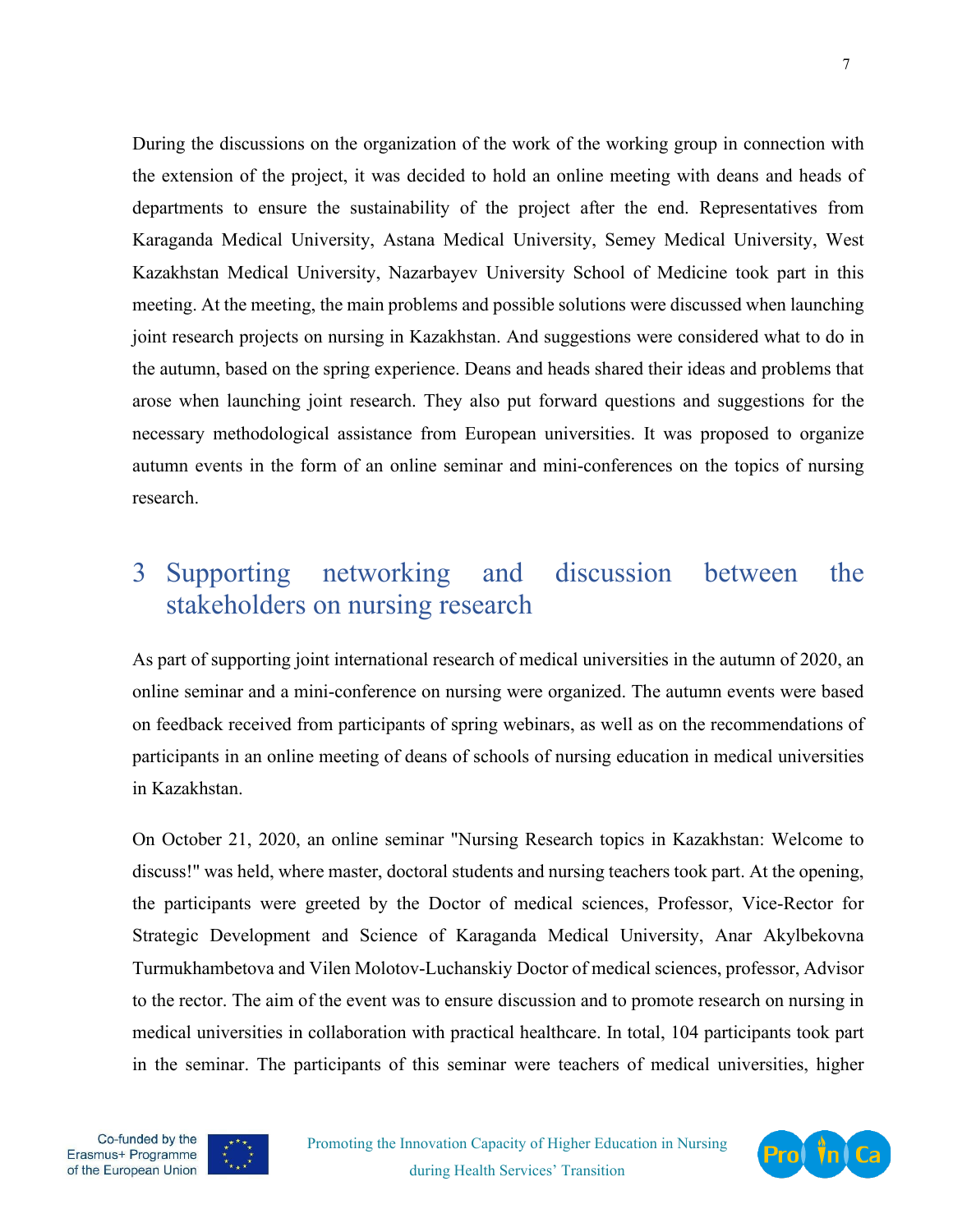medical colleges, Master and PhD students, applied and academic bachelor students, as well as practical healthcare nurses.

During the online seminar lecturers from JAMK University of Applied Sciences: Hanna Hopia, PhD, Principal lecturer, and Sari Järvinen, PhD, Specialist, both from the School of Health and Social Studies presented Examples of nursing research on stroke rehabilitation and Examples of nursing research on diabetes counselling.

After the main presentations, the participants were divided into several groups and discussed ideas for current and future nursing research topics. Each group discussed and identified the importance of topics in relation to their field (practical health care or higher education institutions). Thus, in the course of the activity, the following important topics of nursing research were discussed and identified: "Clinical nursing guidelines and documentation", "Nurses role and decision-making", "The essence of nursing care in different fields", "Patient education in non-communicable diseases", "Nursing management and leadership" and "Nursing education".

*Table 2. Nursing research topics based on participants suggestion in the online seminar*

|                                                      | <b>NURSING EDUCATION</b>                                                                               |
|------------------------------------------------------|--------------------------------------------------------------------------------------------------------|
|                                                      | 1. Reforming of nursing education leads to new positions.                                              |
|                                                      | 2. Determine the types of motivation for the growth of the nurse's image.                              |
|                                                      | 3. Master's students in nursing and their role in Kazakhstan after graduation                          |
|                                                      | 4. Distance education in nursing.                                                                      |
|                                                      | 5. Development of nursing education at the academic and applied bachelor's levels                      |
|                                                      | 6. Professional training of a nurse in the workplace.                                                  |
|                                                      | 7. Communication skills in nursing                                                                     |
|                                                      | PATIENT EDUCATION IN NON-COMMUNICABLE DISEASES                                                         |
|                                                      | 1. Health promotion and patient counselling                                                            |
|                                                      | 2. Self-management of chronic non-communicable diseases.                                               |
| <b>CLINICAL NURSING GUIDELINES AND DOCUMENTATION</b> |                                                                                                        |
|                                                      | The implementation of a unified database on nursing care                                               |
|                                                      | 2. Organization of the nursing process,                                                                |
|                                                      | 3. Development of Republican forms of nursing documentation, protocols, guidelines for                 |
|                                                      | Delegating medical functions to nursing specialists                                                    |
|                                                      | <b>NURSES' ROLE AND DECISION-MAKING</b>                                                                |
|                                                      | 1. Nurses role in nursing process, stroke / oncological diseases / healthy lifestyles / rehabilitation |
|                                                      | from undergone                                                                                         |
|                                                      | 2. Clinical decision-making in intensive care nurses and surgical wards                                |
| <b>NURSING MANAGEMENT AND LEADERSHIP</b>             |                                                                                                        |
|                                                      |                                                                                                        |

The basis for the wages in nursing  $\ell$  differential payment



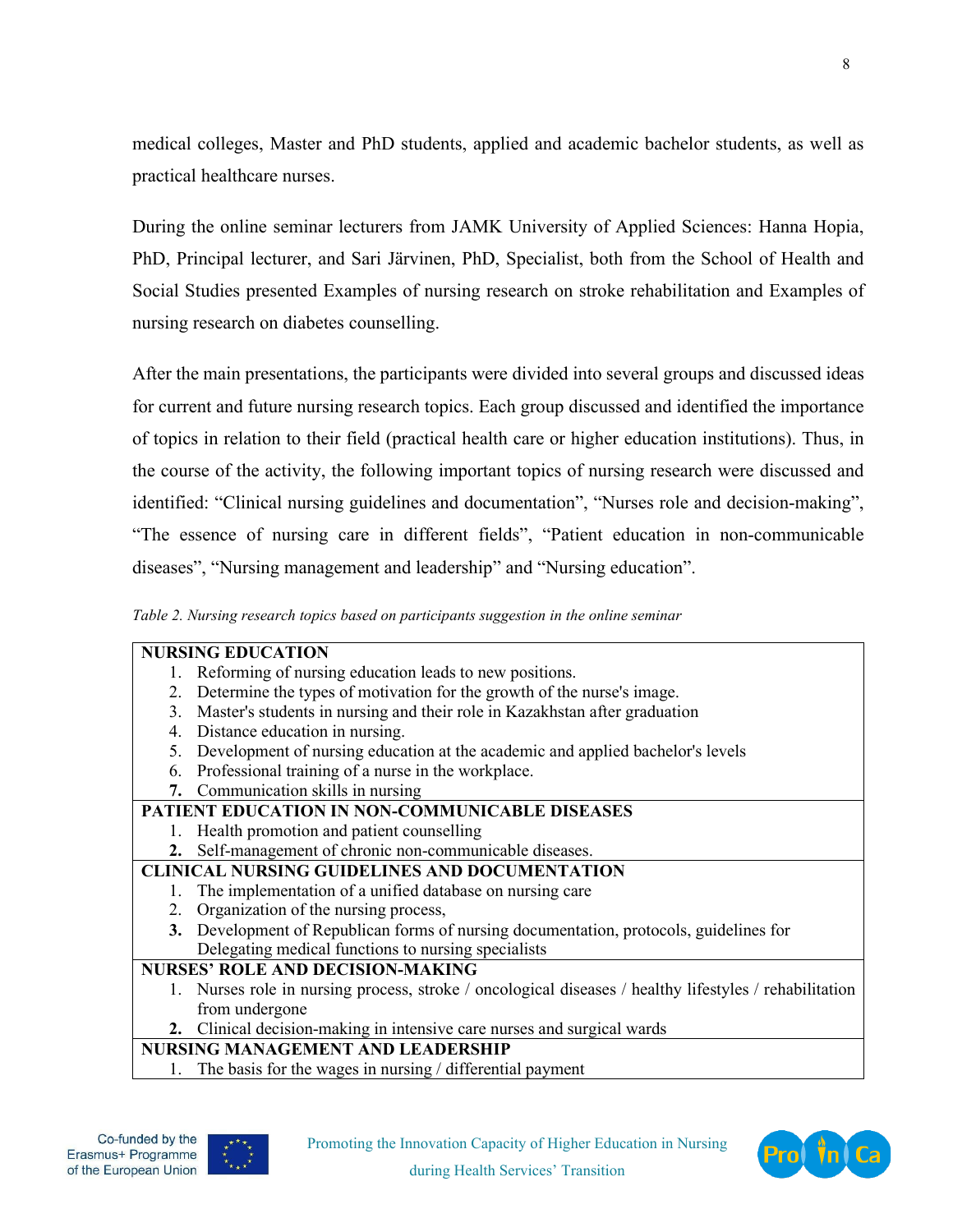| 2. Leadership in nursing                                                |
|-------------------------------------------------------------------------|
| 3. Problems of lack of demand for bachelor of nursing                   |
| 4. Delegating medical functions to nursing specialists                  |
| THE ESSENCE OF NURSING CARE IN DIFFERENT FIELDS                         |
| 1. Nursing care in burn / hematology departments for children           |
| 2. Nursing care for postoperative breast cancer / chemotherapy patients |
| 3. Organization of nursing care for stroke patients                     |
| 4. COVID-19                                                             |

To support the development of nursing research, Karaganda Medical University and JAMK University of Applied Sciences organized a mini-conference "Promoting innovation and research in nursing" on November 26, where participants were able to share their planned research as well as results. The aim of this event was to encourage discussion between educational institutions and practical health care and to promote research in nursing. There were 126 participants in the mini conference, out of which the majority from higher medical colleges (46), medical universities (36), and clinical practice. The participants were Master and PhD students, students of academic and applied bachelor, as well as nurses and teachers. From 19 abstracts that were submitted to the miniconference seven were accepted for presentation. Most of the researchers were from four out of six medical universities that have master level nursing education in Kazakhstan. In addition, there were abstracts prepared by master graduates in nursing and PhD in Nursing science students. Two abstracts were prepared by teachers from higher medical colleges and one by nurses from clinical practice. (Heikkilä et al 2020.)

The abstracts were mostly from the field nursing science  $(68\%; n=13)$ , however almost one third were from the field of public health (26 %; n=5) and medicine (n=1). Most of the abstracts were descriptive justifications or background information for future research with limited peer-reviewed references. Only four abstracts were empirical studies and two which claimed to be literature reviews. The two abstracts that stated literature review as their method did not describe the protocol nor the type of the literature review in enough detail. (Heikkilä et al 2020.)



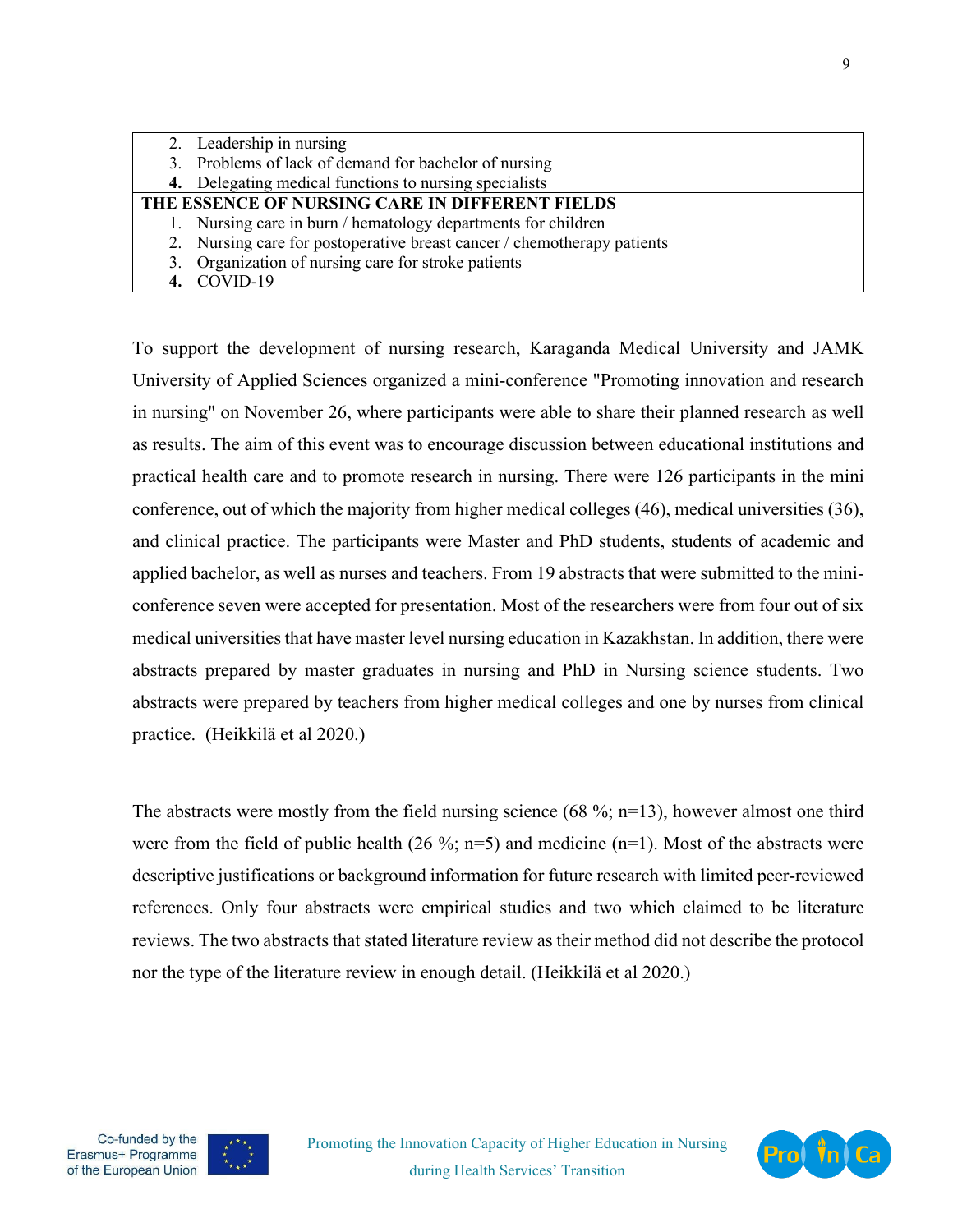When analyzing the topic areas and research purposes in comparison to recommendations set for the most urgent nursing research topics (referred later in *italics*) in Kazakhstan (Heikkilä & Hopia 2019), it can be noted that there were abstracts concerning research targeted to *stroke and oncology nursing*, which had been recognized as one of the most urgent topics. Several abstracts were concerning the "nurse's role", which is very understandable as Kazakhstan is currently modernizing nursing education and there are new job positions such as extended practice nurse and new educational levels such as PhD in Nursing Science. These abstracts can be regarded as examples of the priority area of *professional development.* As these abstracts were typically from some specific clinical area, they could also be included to the priority area of *clinical nursing research*. There were also abstracts on each of the following topics: *nursing education, ICT and eHealth in nursing, nurses' well-being,* and *quality improvement in nursing.* (Heikkilä et al 2020.)

However, there were no abstracts on the area of *critical care nursing and emergency nursing*, *palliative nursing,* and *heart failure nursing care*. Furthermore, what was interesting is that the abstracts classified as nursing science did not address the topic area *health promotion and disease prevention* regardless of it being one of the high priorities in the strategy Densaulyk (ref). Issues of vaccination, use of tobacco products, obesity and health literacy were addressed in abstracts from the epidemiological and public health perspective without yet realizing the added value that nurses and nursing interventions could have to healthy lifestyle. Moreover, these topics could have been approached from the point of view of *patient education,* which was also a missing topic area*.* (Heikkilä et al 2020.)

As a conclusion, it can be stated that at the moment there is a growing interest and enthusiasm towards acquiring information and conducting nursing research in medical universities, higher medical colleges as well as in clinical practice. As a summary of the topics of the presented abstracts, it is notable that research on the role of nurses and the importance of nursing in clinical practice is growing. Many of the recommended topics are under consideration of individual researchers. It seems that there is an increasing motivation in Kazakhstan to develop high-quality and evidence-based health care and to create new models for organizing nursing services through





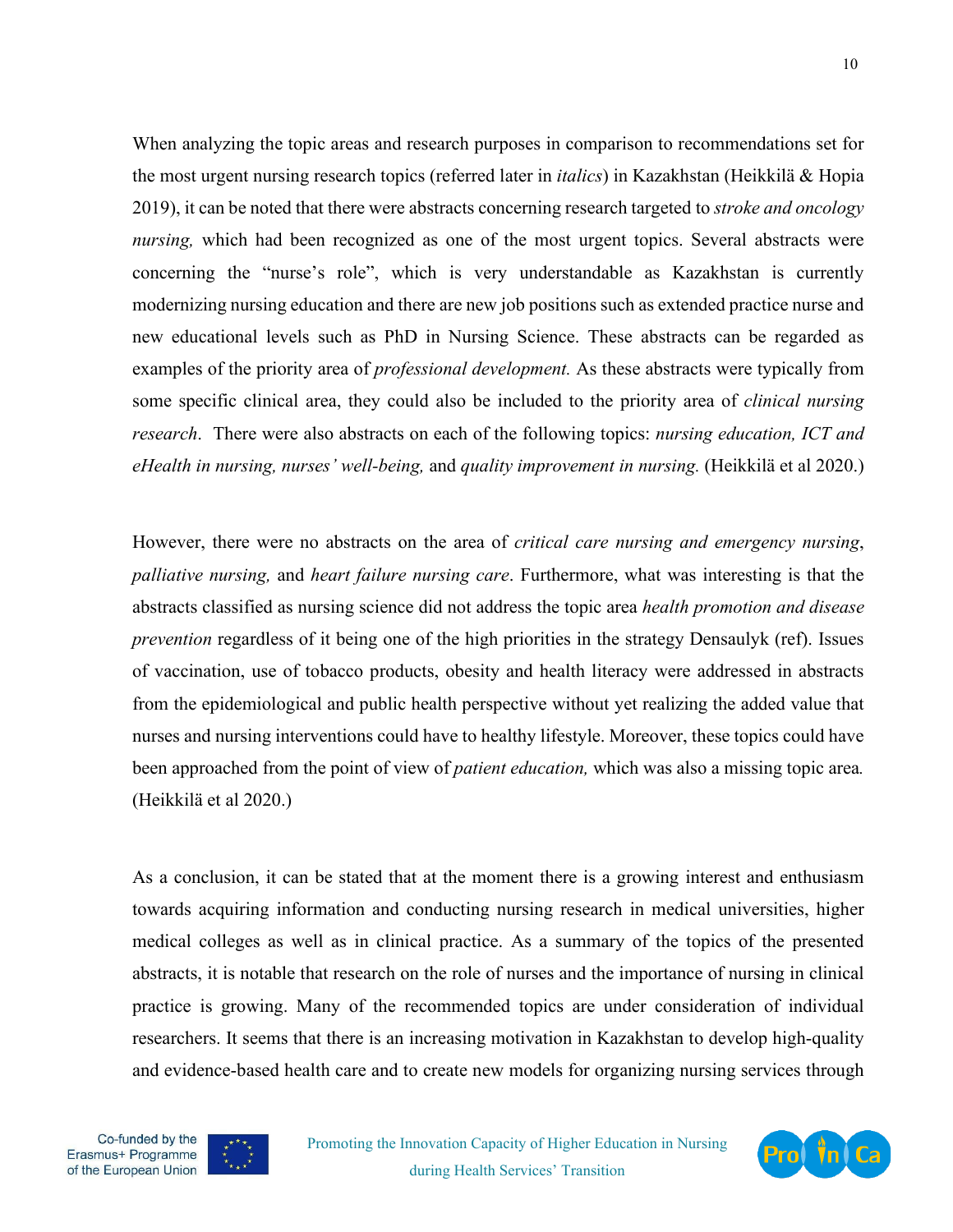research. More opportunities to share planned and ongoing nursing research between educational institutions and clinical practice are needed. (Heikkilä et al 2020.) At the end of the conference, an online collection of the conference was published, where all the abstracts and works of the participants were presented.

#### <span id="page-10-0"></span>4 Creation of joint international nursing research projects

Active work at practical level to create joint nursing research started in the end of spring 2020, after five webinars. Peer coaching sessions were realized to create joint research plan with collaboration of at least two universities one from Kazakhstan and one from Europe. JAMK University of Applied Sciences and LAB University of Applied Sciences experts provided coaching for nursing faculty staff of Medical universities in Kazakhstan by so that in KMU, NU, Semey and AMU tutors came from JAMK and WKMU from LAB University of Applied Sciences.

The aim was to develop five an international nursing research project plans by the end of 2020. The following criteria were set to achieve the objectives of joint international nursing project. 1) The purpose had to be outlined from nursing science perspective or discipline of nursing science. 2) The data had to be collected at least from two countries by using same methods. 3) The research had to be empirical research, not a review.

A folder to the Google Drive (ProInca) was created to support cooperation and learning from each other. Timetable with clear phases was set to achieve the goal. The first phase was to define the topic which motivated all members of the group, was of interest in Kazakhstan and fulfilled the criteria. The topics for joint research plans were 1) palliative nursing, 2) nursing in stroke rehabilitation, 3) diabetes care, 4) nurses' role in anticoagulant therapy 5) prevention of sharp injuries*.* Research question and literature review had to be ready by October 2020. Third phase was in November when research design (methodology), method, ethics, validity, and reliability had to be planned. In December, all five research plans were expected to have been completed.





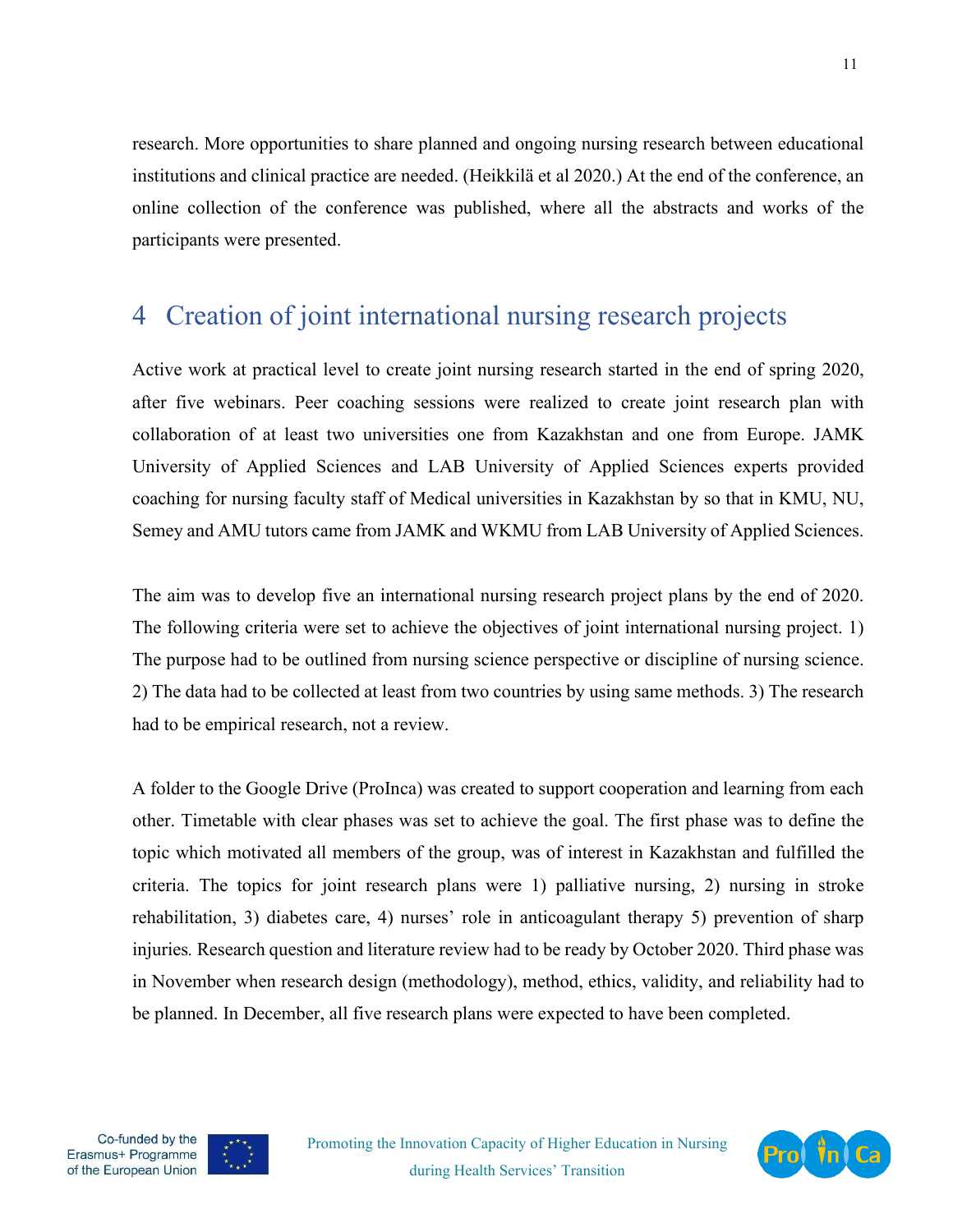The purpose of the online meetings by each phase was to support the progress of the research plan, to ensure the scientific progress of nursing research step by step, and to learn good scientific practice from others. In addition, the purpose of the online meetings was to guide the members of the research group to conduct international research and to take responsibility for the progress of the research as a member of the group.

## <span id="page-11-0"></span>4.1 Rural palliative health care professionals' knowledge and attitudes and the perceived need for telehealth support

The research proposal "Rural health care professionals palliative care related knowledge and attitudes, and the perceived need for e-health support" was designed jointly with Semey Medical University and JAMK experts. Access to palliative care is a common challenge and recently the Lancet commission on Palliative Care and Pain Relief described the widespread lack of access to inexpensive and effective palliative interventions as a [travesty of justice](https://www.thelancet.com/commissions/palliative-care) (Lancet, 2020). Palliative care in the rural community care setting is even more challenging with long distances, lack of health care professionals with palliative care training, and working alone in demanding circumstances to name a few. A systematic review by Bakitas et al. (2015) highlights positive outcomes with the use of telehealth approaches. Hence, it could be hypothesized that access and use of telehealth/telemedicine services could provide support for the health care professionals working in the challenging rural conditions. The results of this study can be used to give focus on the telehealth/medicine services which the service users themselves perceive as valuable. Therefore, **the purpose** of this research study is to gain understanding of the health care professionals opinions, subjective norms, perceived difficulties, and knowledge related to palliative care in rural context and to explore their perceived needs as well as the barriers related on how telehealth could support the palliative care delivery.

**Two research questions** were proposed: 1) What are the health care professionals' opinions, subjective norms, perceived difficulties, and knowledge about palliative care in rural Kazakhstan and Finland? 2) How do palliative health care professionals working in rural context perceive the needs and barriers related to telehealth in palliative care? As there currently is a reported lack of





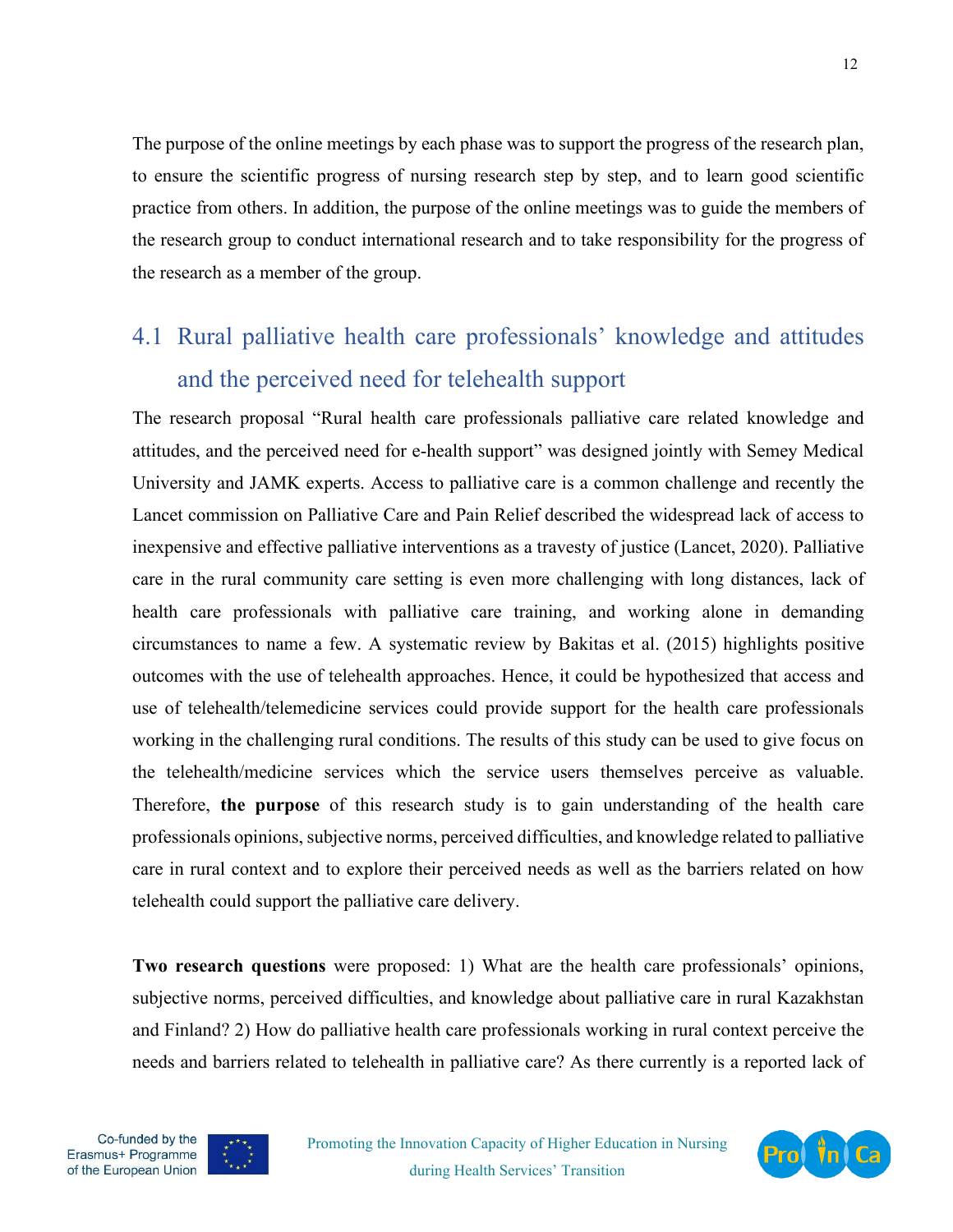evaluation and a robust study design to study clinical application of telehealth in palliative care (Hancock et al. 2019), a cross sectional mixed methods design is planned to study palliative health care providers in community settings in rural KZ and Finland. A mixed method is used to gain understanding of the health care professionals opinions, subjective norms, perceived difficulties, and knowledge related to palliative care and explore the different perceived needs and opportunities telehealth could offer to support the palliative care delivery in the rural context. The planned study participants are health care professionals providing palliative care in rural settings.

The study utilizes the following **instruments;** 1) RotterdamMove2pc questionnaire - for the assessment of knowledge and opinions on palliative care health professionals; 2) Semi-structured interview – to explore the perceived barriers and needs related to telehealth opportunities in palliative care in rural contexts. The sample size for the quantitative survey is calculated using EpiInfo© software. The qualitative part utilizes a purposeful sampling aiming to  $10 - 20$  semistructured interviews.

The selected topic is in line with the high priority nursing research areas based on the results of the previously conducted Delphi study. The team was able to complete the research proposal and it is ready for ethical approval and/or financial application. However, some details are required to be updated as needed as for example the sampling locations, sample size and the local approvals. As the proposal is for a mixed method design it would be beneficial to have persons with quantitative and qualitative competencies in the research team.

#### <span id="page-12-0"></span>4.2 Nursing in stroke rehabilitation

A research proposal titled "Nurses' role and participation in multidisciplinary stroke rehabilitation teams in Kazakhstan and Finland" was jointly created by the participants from Karaganda Medical University and JAMK University of Applied Sciences. The selected topic is in line with the high priority nursing research areas based on the results of the previously conducted Delphi study. As stroke being one of the top diseases in Kazakhstan, it is justifiable to study what are nurses' role and participation in stroke rehabilitation overall. Another reason for the selected topic is that very



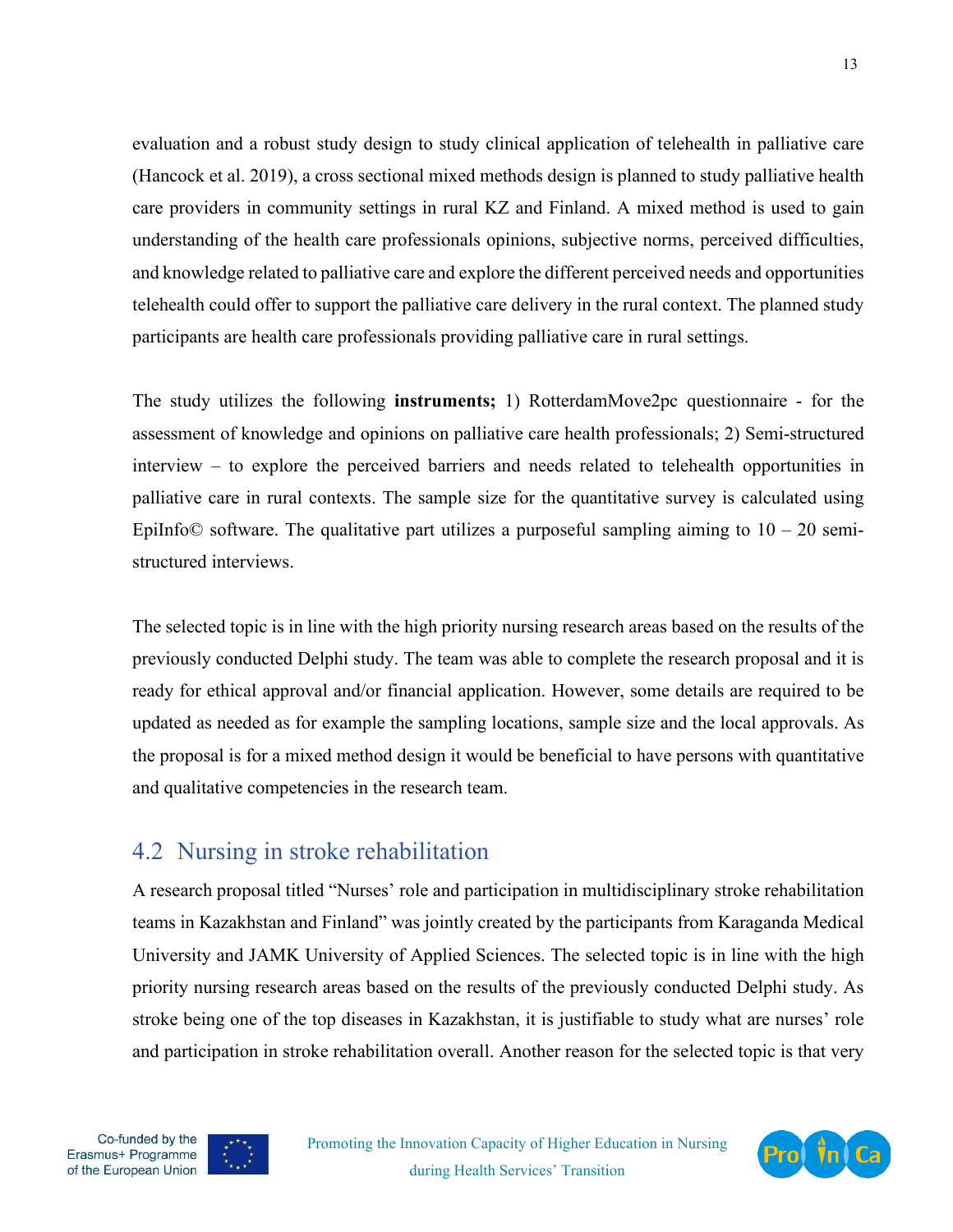little is known about the role and participation of nurses in the area in question. In light of the above, it is imperative to explore the attitudes, expectations and experiences of healthcare providers towards the role of nurses and in addition to learn nurses' experiences and expectations when working in a multidisciplinary stroke rehabilitation team. It is also worth comparing the results of Kazakhstani healthcare workers with Finnish counterparts to have an international understanding of the role of the nurses and their involvement in stroke rehabilitation. In table 1, the phases of the research proposal are described.



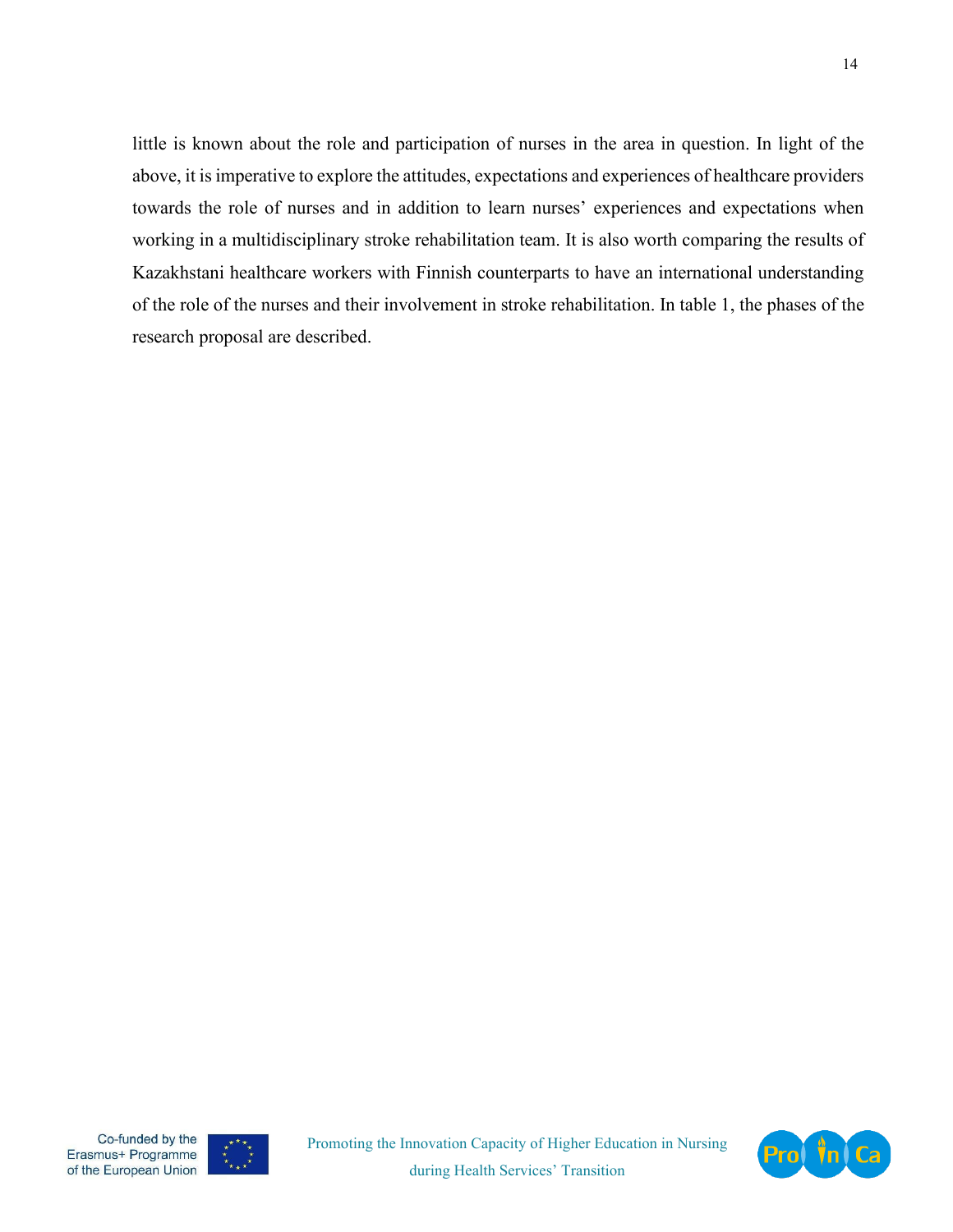*Table 3. Phases of the study*

| <b>PHASE 1</b> | Conducting a scope review to describe the key aspects of stroke patient's        |  |
|----------------|----------------------------------------------------------------------------------|--|
|                | rehabilitation from the international point of view.                             |  |
| <b>PHASE 2</b> | Face-to-face interviews with Kazakh multidisciplinary stroke rehabilitation team |  |
|                | members (including nurses) on the attitudes, expectations and experiences        |  |
|                | towards the role of nurses and their involvement in team work.                   |  |
| <b>PHASE 3</b> | Phone interviews with Finnish multidisciplinary stroke rehabilitation team       |  |
|                | members (including nurses) on the attitudes, expectations and experiences        |  |
|                | towards the role of nurses and their involvement in team work.                   |  |
| PHASE 4        | Compare the results of the phases 2 and 3.                                       |  |
| <b>PHASE 5</b> | Based on the results of scoping review and comparison of the interviews,         |  |
|                | recommendations will be developed in order to develop and improve nurses' role   |  |
|                | and participation in multidisciplinary stroke rehabilitation team.               |  |

As for the jointly designed research plan, the planned interviews have been conducted partly and the scoping review is ongoing at the moment. The recommendations will be composed when all the phases of the study have been completed.

# <span id="page-14-0"></span>4.3 Diabetes mellitus type 2 self-management patient education in Kazakhstan and Finland

**Purpose of this research** is to assess nurses' in Kazakhstan and Finland perceived and actual knowledge of type 2 diabetes health education content in order to provide patient/health education. In addition, the aim of the study is to find out what kind of education and support nurses will need to develop the care of a patient with type 2 diabetes. The research answers to **research questions:** 1) what is the level of perceived and actual knowledge of Kazakh and Finnish nurses on type 2 diabetes health education content in order to provide patient/health education? 2) What education and support do respondents need to provide patient/health education? And 3) what are the roles of nurses in providing type 2 diabetes patient/health education?

In Kazakhstan, the target population will be nurses  $(N=1025)$  from selected hospitals in Nur-Sultan by using online questionnaire by Qualtrics. In Finland the target population will be participants



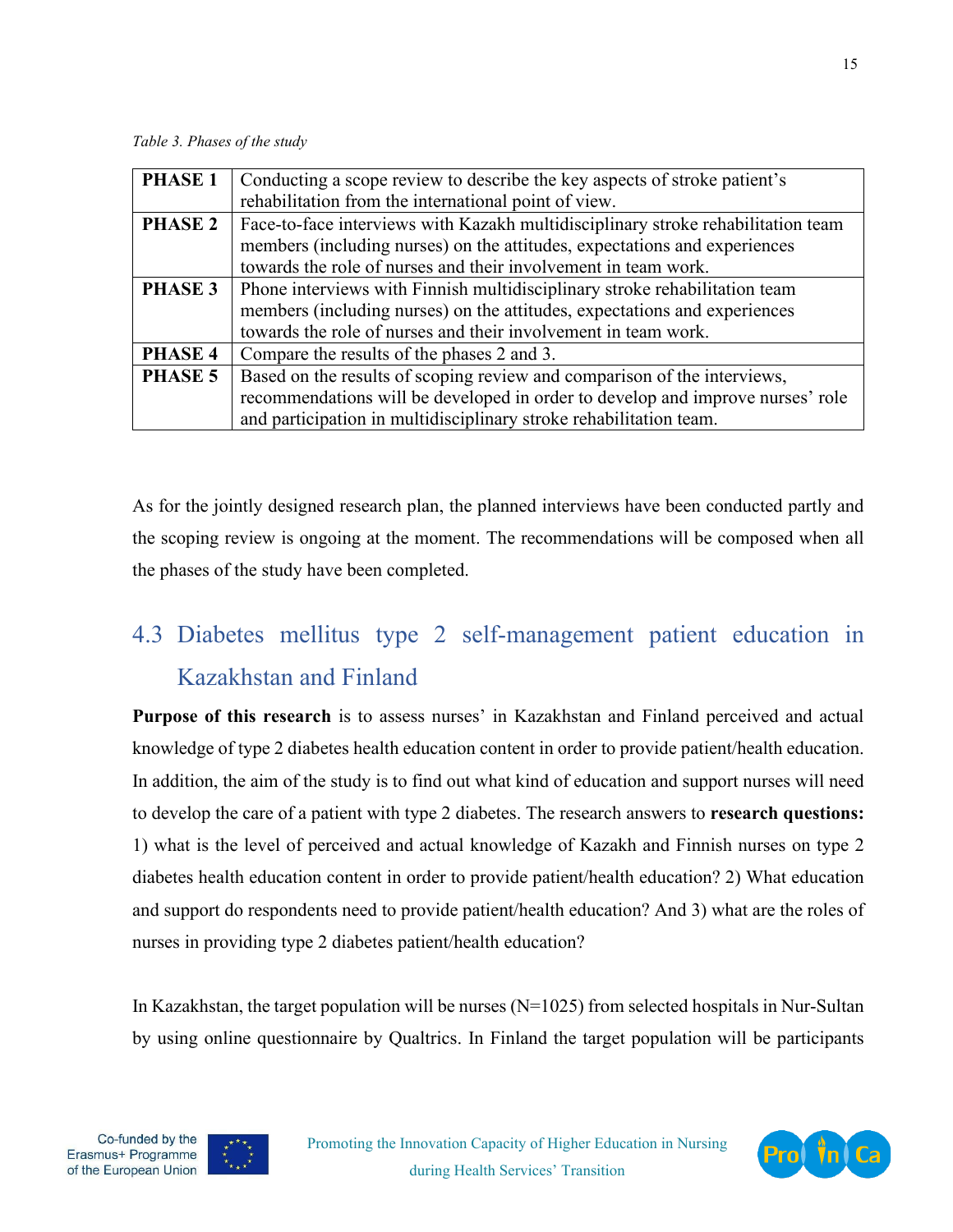who participated on "Nationwide Virtual Diabetes Day" in 2021 (N=50) by using online questionnaire by Webropol. This research is quantitative, and data will be analyses by using statistical methods, i.e. mean, interval and relative frequency.

A three-part self-report questionnaire will be used to collect data. Section one captures respondents' demographic characteristics, such as, age, gender, education, years of experience. Section two measures respondents' perceived knowledge of self-management patient education using the Diabetes Self Reporting Tool (DSRT). The instrument consists of 20 items assessing varied content of diabetes mellitus, and responses are set to 4-point Likert scale format. Section three measures respondents' actual knowledge of self-management patient education using the Diabetes Basic Knowledge-test (Ledbetter 2011.)

This time with COVID-19 has challenged everyone and it is understandable that things which related to COVID-19 comes first. As there is a need to develop nursing in Kazakhstan, evidencebased knowledge is needed. The topic of this research could give information of current situation of nurse's competence of type 2 diabetes care.

# <span id="page-15-0"></span>4.4 Practices to prevent nurses' sharp object injuries in Kazakhstan and Finland

This study aims to examine and compare the practices in preventing nurses' sharp object injuries in hospitals in Kazakhstan and Finland in regard to universal sharp objects injury prevention guidelines. The research can offer comparative data which can be used to assess the level of sharps injury prevention guideline implementation, pinpoint problematic areas and suggest recommendations for improvements. Comparison between the facilities in Kazakhstan and Finland makes it possible to identify useful preventive practices that can be transferred.

The research is quantitative and would utilize partly WHO's Revised Injection Safety Assessment Tool (Tool-C – Revised). The Tool-C includes interview part and observational part, and the Tool-C handbook suggests very detailed instructions how to carry out the research methodologically and



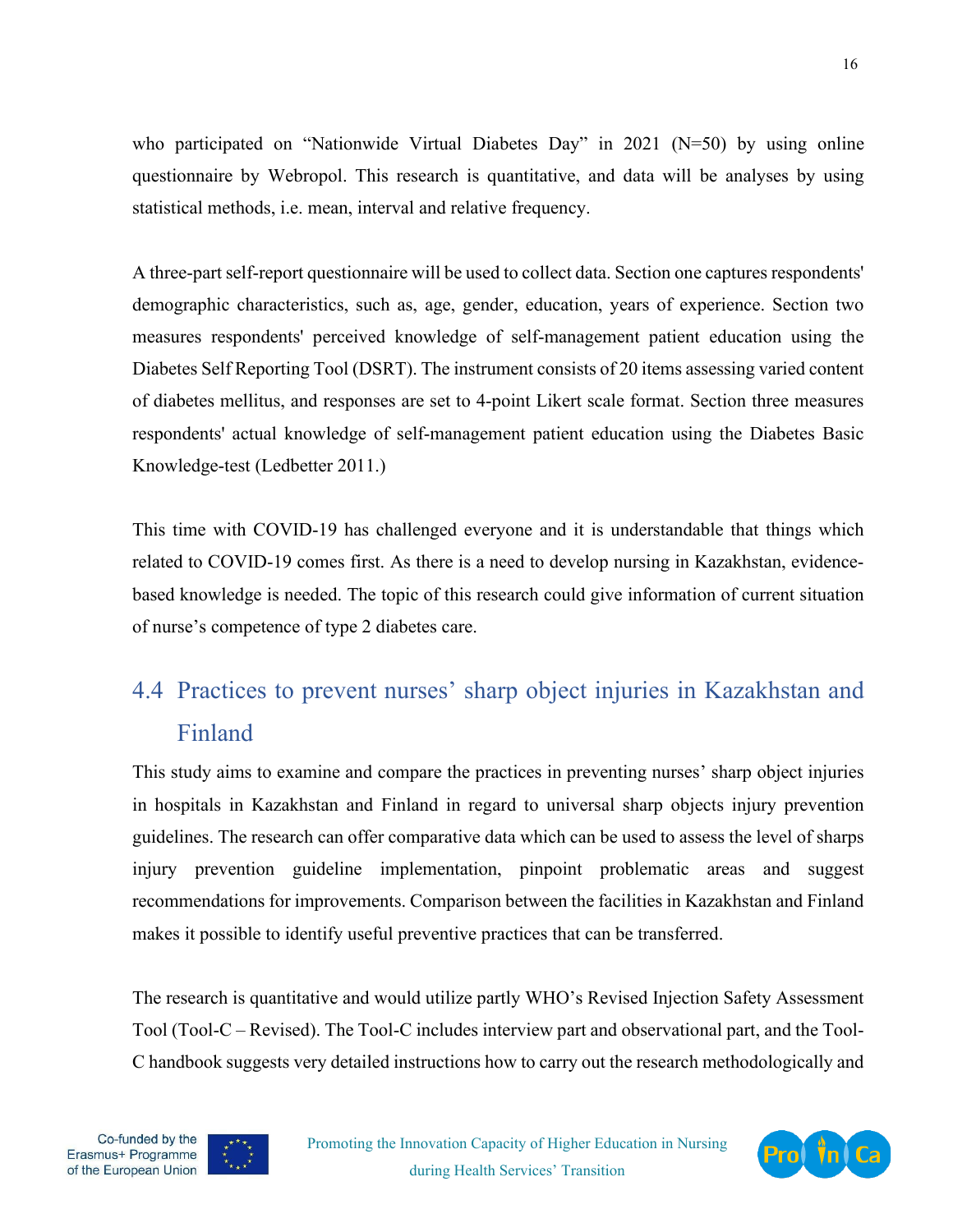practically (WHO revised injection safety assessment tool, 2008). The permission to use and translate the Tool-C will be asked from WHO. Data analysis will be conducted according to Tool-C instructions using cluster effect and 95% confidence intervals. The participants will be nursing managers and nurses carrying out injections in surgical, laboratory and emergency care units of hospitals. The number of target hospitals and sample size are yet to be calculated and decided. Due to global COVID-19 pandemic, it has been planned to apply the interview part of the Tool-C in online survey form, creating one survey for nursing managers and one for nurses. In addition, some of the structural observation part of the tool can be adapted in an online survey, but otherwise due to pandemic the observations must be left out of the data collection to ensure nurses and patients' safety.

The topic is important and relevant for both countries and the results would be beneficial in developing nurses' work safety. However, the situation of this research plan is open and the plan still needs revising before it can be submitted for ethical review. The Kazakhstani perspective of the topic is lacking from the research plan, and research methodology still needs clarifying regarding sample sizes and considerations of the challenges of online data collection, how to choose target hospitals and timetable of the research. In addition, the actual responsible researchers need to be named, so that the permissions for research and data collection tool can be granted to those researchers and that the plan can be actualized into research. Working with joint research is a great opportunity to develop research skills and work with foreign researchers. However, collaboration requires everyone's interest, motivation and taking responsibility.

## <span id="page-16-0"></span>4.5 Nurses involvement in anticoagulant therapy at different stages of the nursing process

West Kazakhstan Marat Ospanov Medical University's research interest is in nurses' involvement of the anticoagulant therapy at different stages of the nursing process. Internationally nurses have an important role in implementation and in follow up of the anticoagulant treatment of the patients. In addition, nurses have a key role in educating and giving an emotional support for the anticoagulant therapy patients and their caregivers. In Kazakhstan nurses are not having such





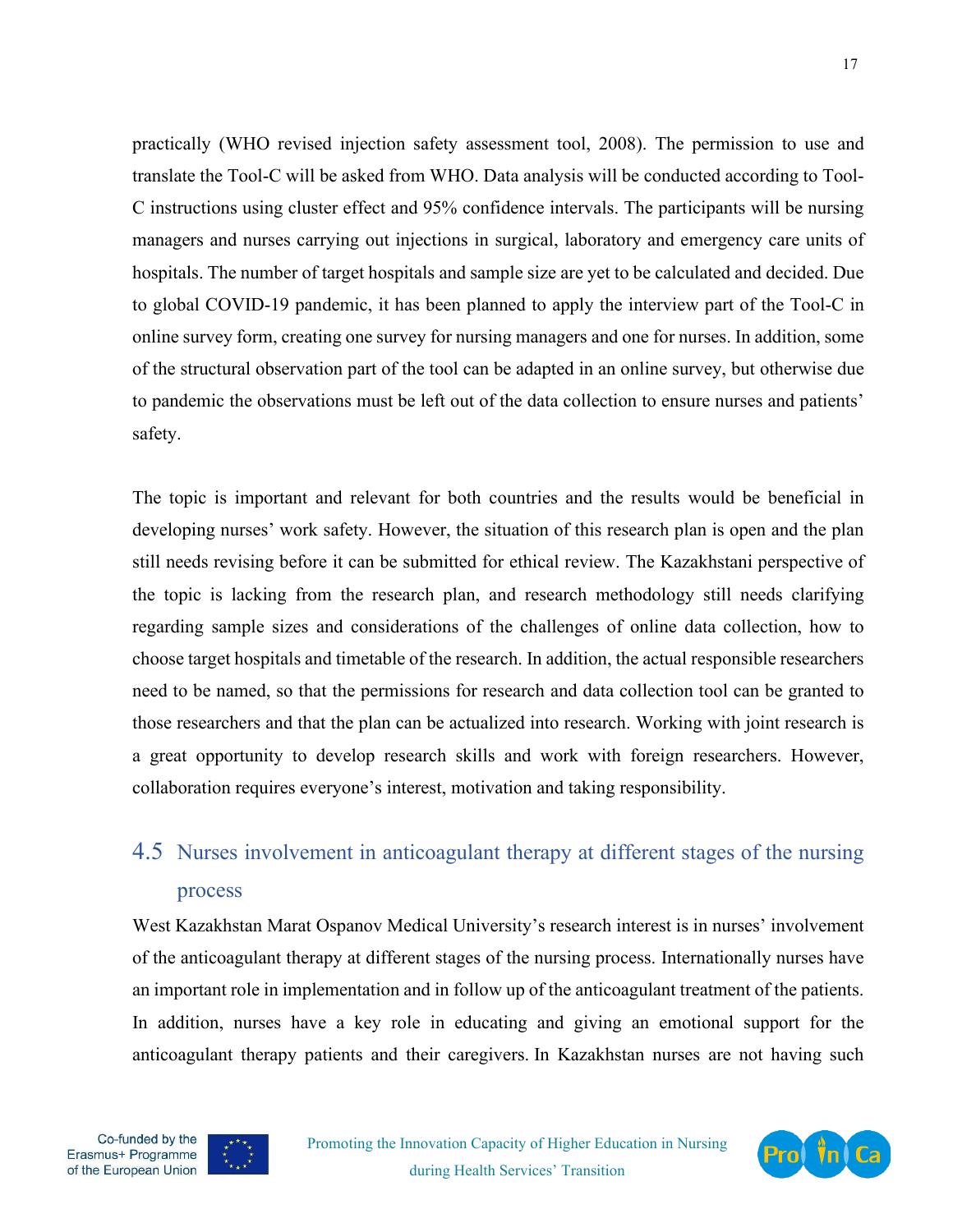independent role in a care of the anticoagulant patients, though there would be a need for the nurses to have an independent role for example in educating and supporting the patients' self-management skills in anticoagulant therapy. In this research the specific interest is on patients with arterial fibrillation, as it is the most common arrhythmia, and its prevalence is increasing in a growing and aging population. The research plan is done jointly with the West Kazakhstan Marat Ospanov Medical University's and LAB University of Applied Sciences experts.

**The purpose** of the study is to describe the involvement of nurses in anticoagulant therapy at various stages of the nursing process. The concrete **research question** is: How nurses and doctors describe the involvement of nurses in anticoagulation therapy in patients with atrial fibrillation? The sub-questions related to this question are: a.) How nurses describe their involvement in anticoagulation therapy with the patients with atrial fibrillation? b.) How nurses would develop the nurses' involvement in anticoagulation therapy with the patients with atrial fibrillation? The research has a qualitative approach. The data will be collected by interviewing nurses and doctors with the experience in practice of patients having the anticoagulant therapy. There is planned to be interviewed 12 nurses and 12 doctors from the cardiology department of the Aktobe city outpatients. The collected data will be analyzed by using the inductive content analysis.

The research plan has been done, and some interviews have already completed. The research will be a Master thesis of the nurse student. The topic of the thesis is concrete and relevant for the nursing work in a situation where the roles and the responsibilities of nurses in health care setting are important to develop. The research will bring out the challenges for example related to the task sifting from the doctors to nurses. The major challenge in this research work is the qualitative approach as it is not a familiar research methodology in West-Kazakhstan Medical University. This is also a possibility to get an experience of the qualitative research approach which is a common research tradition in nursing science. It is strongly suggested that the qualitative research methodology training would be organized for the teachers responsible of the methodology courses. Also, introduction to the international joint research work and launching international nursing research cooperation is suggested.





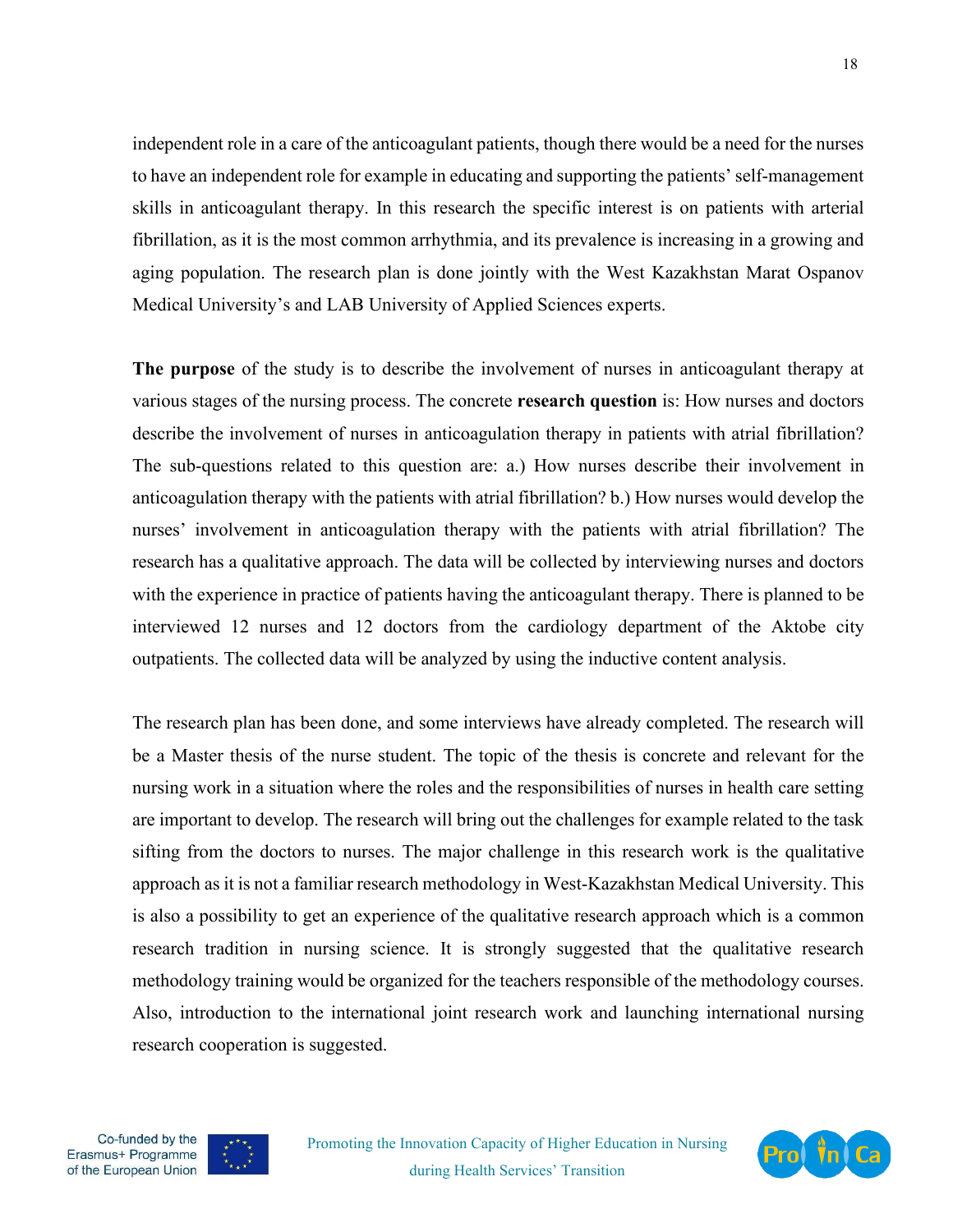## <span id="page-18-0"></span>5 Conclusions

The aim of the WP2.3 was to strengthen Medical Universities' role in building evidence-based nursing research activities in health services. This report described the activities and results of the implementation of the nursing research agenda through creation of international joint nursing research projects. The expected impact of this activity was four joint research projects in nursing.

Based on analysis and reflection discussion with all research groups during the final online meeting in December 2020, four of the research plans can be regarded as ready and one of the research is not finished (AMU). Based on the feedback, the Kazakhstani medical university participants from the research groups were very satisfied with the collaborative and phased working together with Finnish nursing research experts. They explained that all that was learned in theory during the preparation and piloting the teaching and learning materials for the two Master level courses (Research and development projects in nursing and Qualitative research methods) was now put in practice. writing joint research proposal was recognized as a very effective method to learn all phases of nursing research from justification of topic, doing literature searches and delineating the purpose and aims to choosing proper methodology. The skills about the planning and collaboration in international nursing research was regarded as invaluable.

There is still a vast need of assistance and guidance in Kazakhstani medical universities nursing researchers and master and PhD students to be able to define research topics from the nursing science viewpoint, to have deep enough knowledge on the results of contemporary international nursing research and to choose justified research methodology to correspond to the research question.

## <span id="page-18-1"></span>References

Bakitas, M. A., Elk, R., Astin, M., Ceronsky, L., Clifford, K. N., Dionne-Odom, J. N., Emanuel, L. L., Fink, R. M., Kvale, E., Levkoff, S., Ritchie, C., & Smith, T. 2015. Systematic Review of